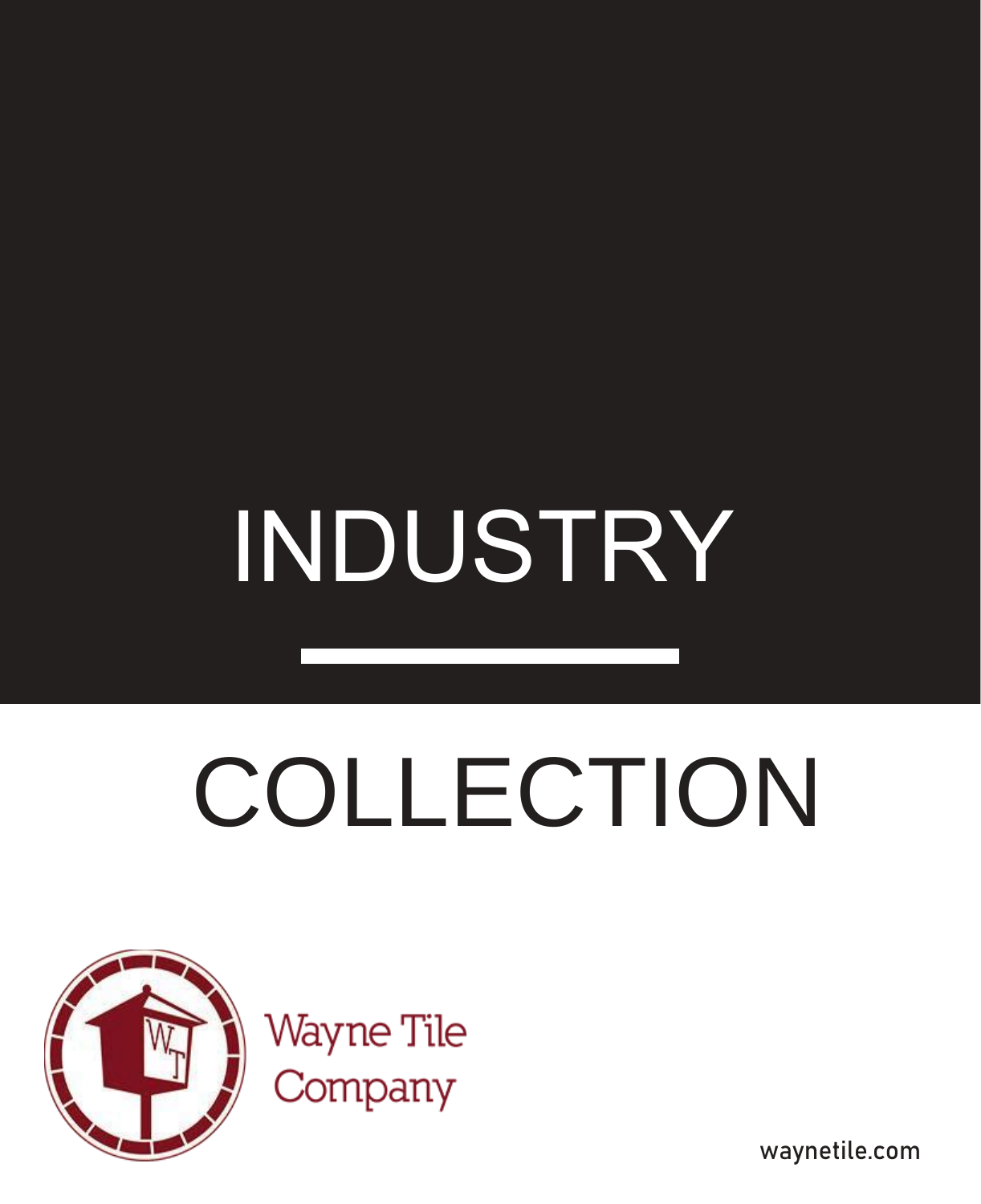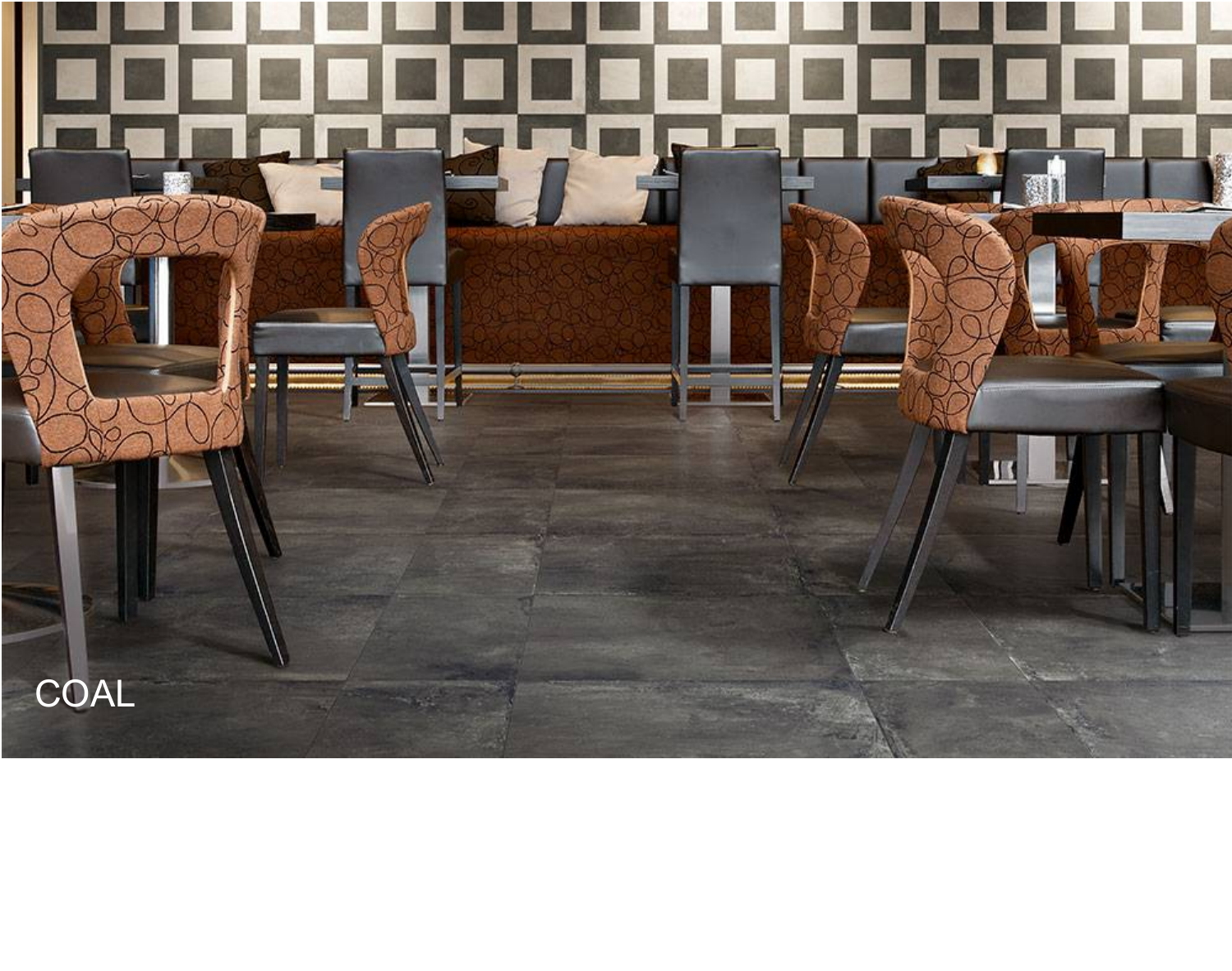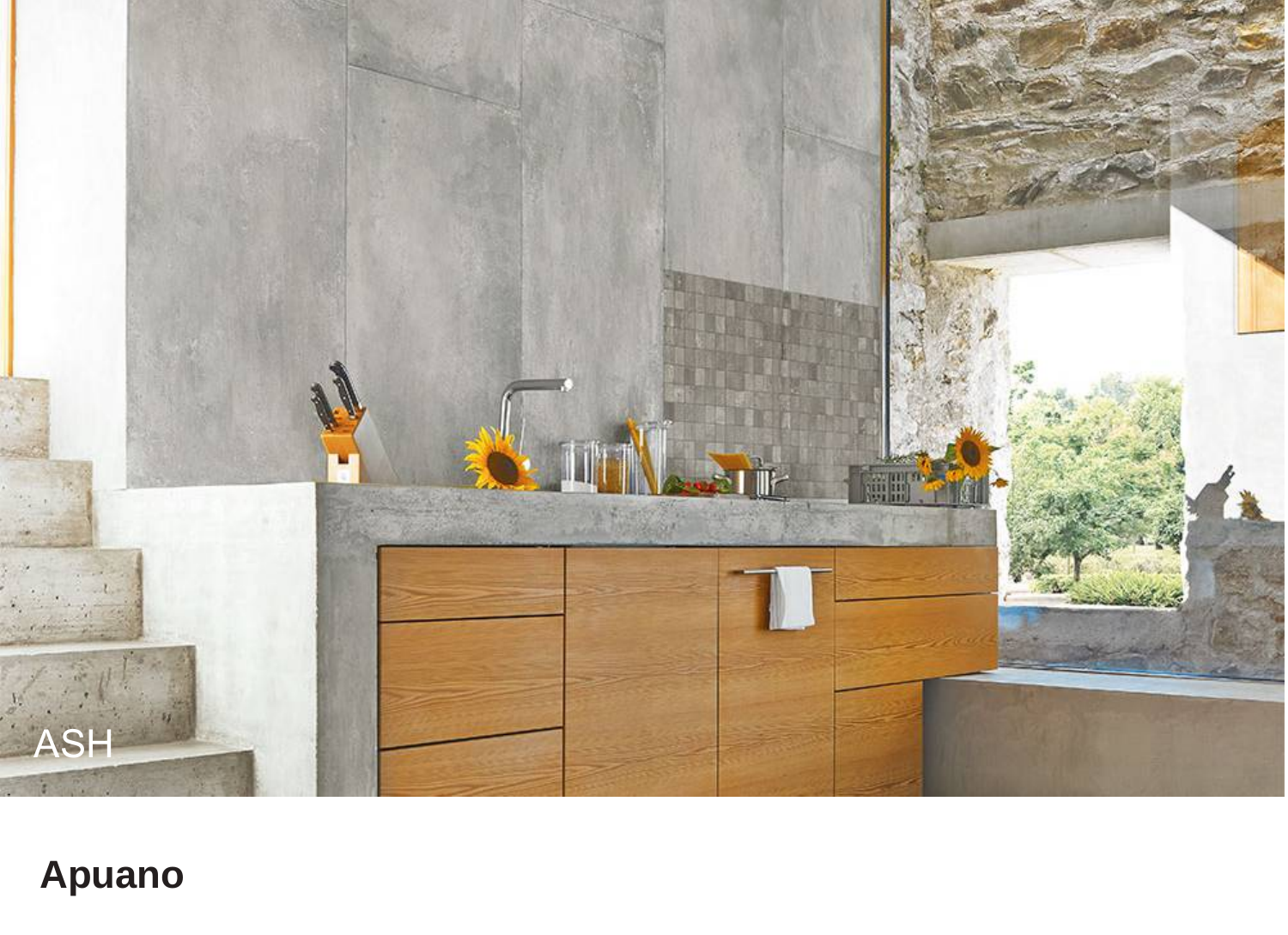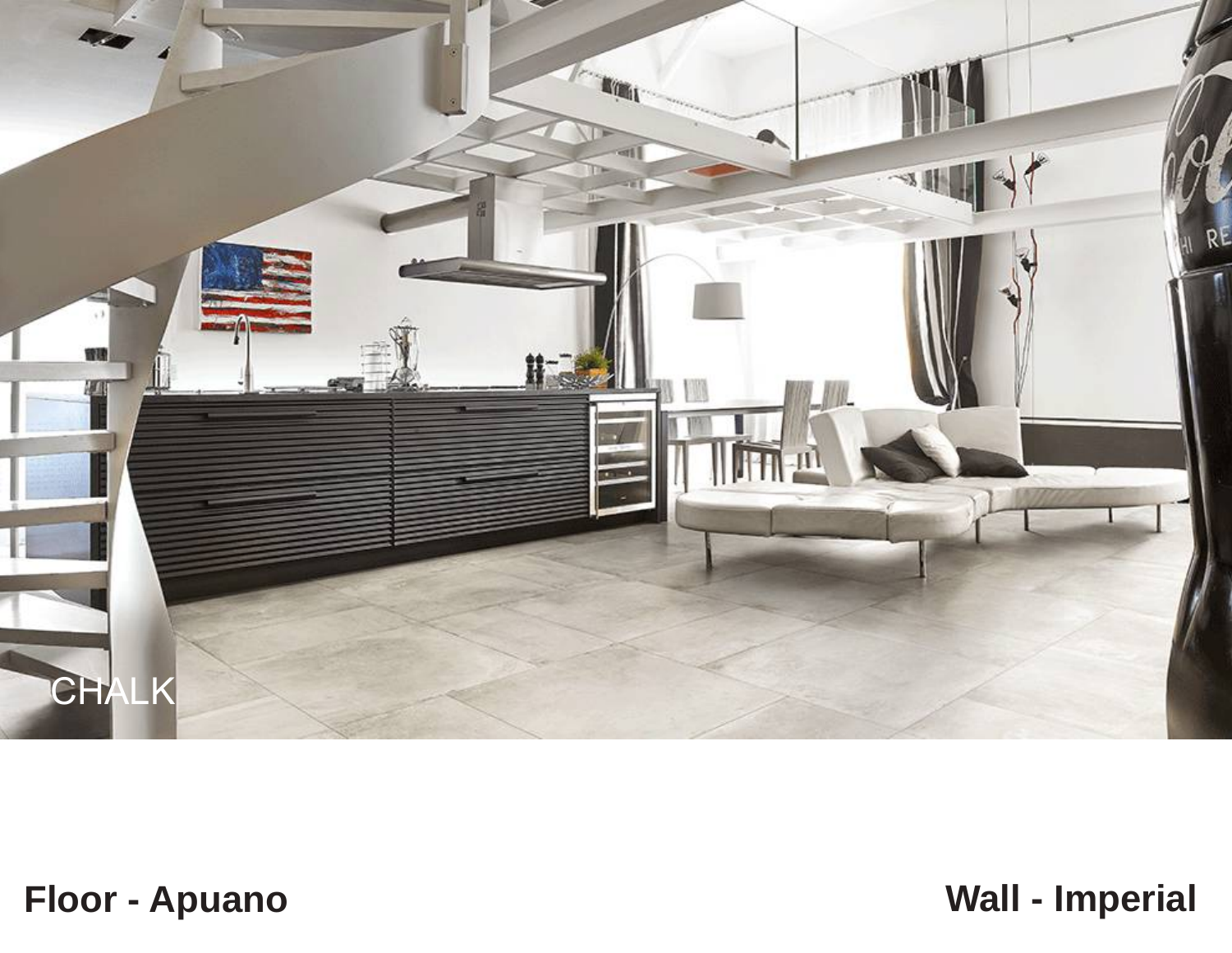## Industry

### Available Items



Ash 12x24 Field 24x24 Field 2x2 Mosaic



**Chalk** 12x24 Field 24x24 Field 2x2 Mosaic



Coal 12x24 Field 24x24 Field 2x2 Mosaic



Greige 12x24 Field 24x24 Field 2x2 Mosaic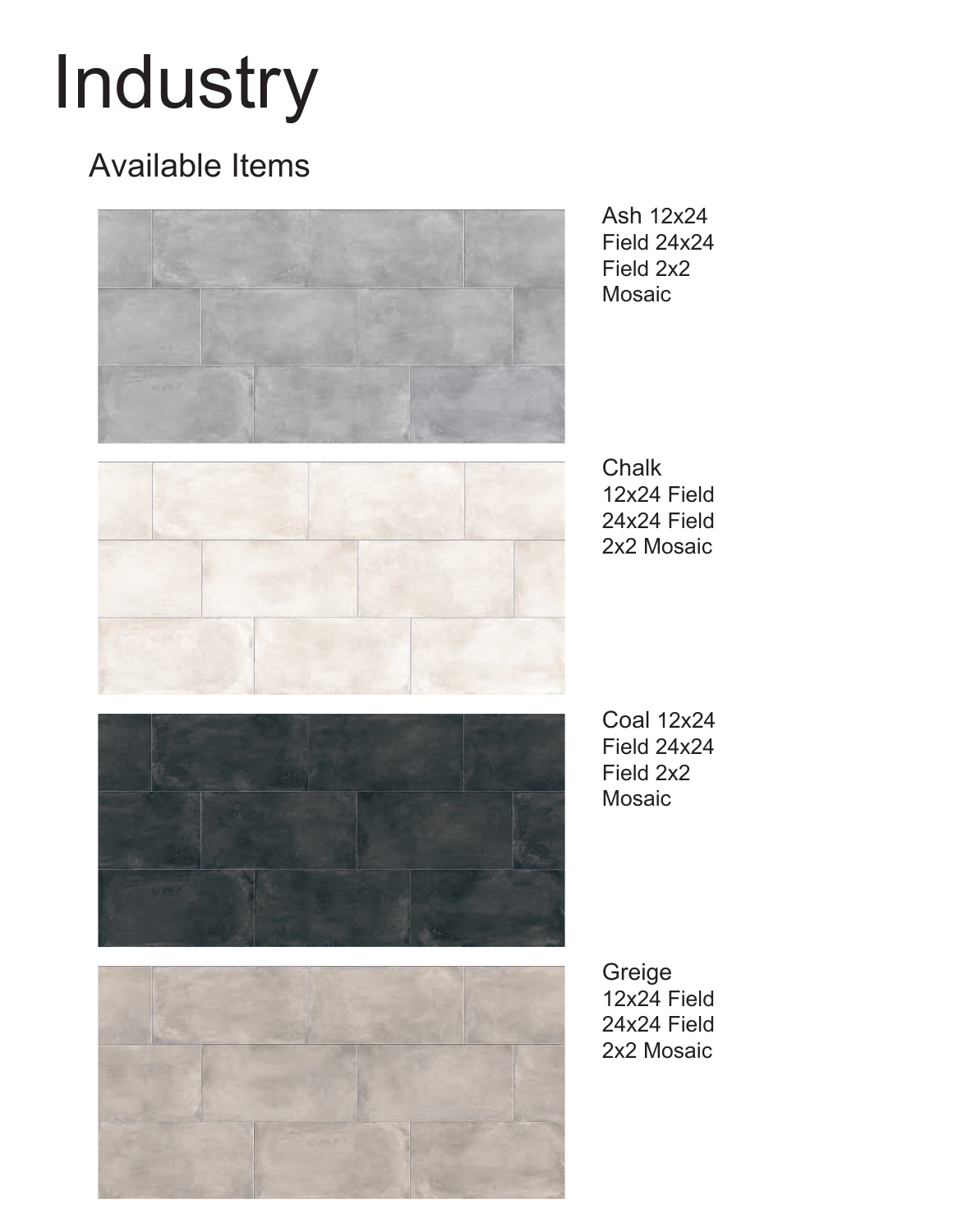## Industry

### Technical Data

#### **10,00 mm / COLOURED BODY PORCELAIN STONEWARE**

| Reference standard E.N. 14411-ISO 13006.<br>Appendix G. Group Bla. GL | <b>Test method</b> | <b>Reference value</b>                                                                                                            | <b>Declared value</b> |
|-----------------------------------------------------------------------|--------------------|-----------------------------------------------------------------------------------------------------------------------------------|-----------------------|
| Chemical resistance                                                   | ASTM-650           | A tile sample is placed in coninuous contact with a variety of chemicals for 24<br>hours. No sample must show visible defects.    | NOT AFFECTED          |
| Resistance to freeze                                                  | ASTM-C1026         | A tile sample is subjected to repeated processes of freezing and thawing. Sample<br>must show no visible defects.                 | RESISTANT             |
| Surface abrasion                                                      | ASTM-C1027         |                                                                                                                                   | IV                    |
| Stain Resistance                                                      | ASTM-C1378         | Surfaces are exposed to staining agents for 24 hours followed by four cleaning<br>procedures. Results are recorded post cleaning. | NOT AFFECTED          |
| Water absorption                                                      | ASTM-C373          | ≤0.5%                                                                                                                             | MEETS REQUIREMENT     |
| Breaking strength                                                     | ASTM-C648          | $\geq$ 250 lb/ft2                                                                                                                 | $\geq$ 400 lb/ft2     |
| $\geq$ 0.42% wet                                                      | ANSI-A326.3        | $\geq$ 0.42% wet                                                                                                                  | $\geq 0.42\%$ wet     |
| Wedging                                                               | ASTM-C502          | $\pm$ 0.25% or $\pm$ 0.03 in                                                                                                      | $\geq$ $\pm$ 0.25%    |
| Thickness                                                             | ASTM-C499          | Range: $\pm$ 0.04 in                                                                                                              | $\leq 0.04$ in        |
| Warpage diagonal (pressed)                                            | ASTM-C485          | Warpage $\pm$ 0.5% or $\pm$ 0.07 in                                                                                               | $\geq$ $\pm$ 0.5%     |
| Warpage diagonal (rectified)                                          | ASTM-C485          | Warpage $\pm$ 0.4% or $\pm$ 0.07 in                                                                                               | $\geq$ $\pm$ 0.4%     |
| Warpage edge (pressed)                                                | ASTM-C485          | Warpage $\pm$ 0.5% or $\pm$ 0.07 in                                                                                               | $\geq$ $\pm$ 0.5%     |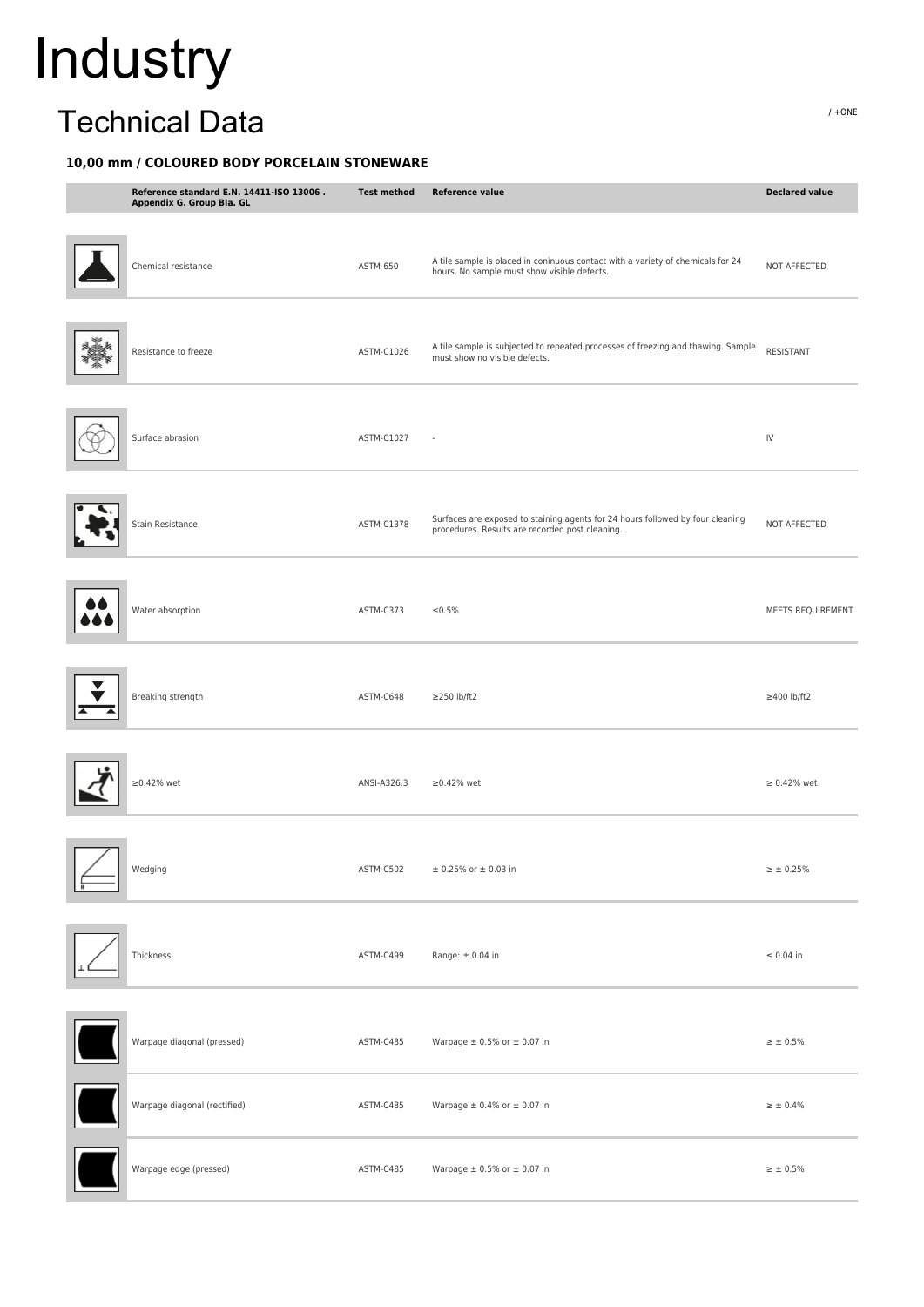

#### **Notes:**

RESISTANT FOR THE HOUSE - The product is water-resistant: it stops liquids, body oils, acidic and staining substances from penetrating the tiles. It resists scratches, scuffs and gauges better than<br>any other floor covering doesn's feed a fire. Its high resistance to abrasive dirt and grime makes it suitable even for heavy-traffic areas of the house such as hallways, entrances, foyers and walkways. | FROST RESISTANT -Exceeding the ADA standard requirements, the Milestone product can also be used for outside applications. It stands up to abrupt temperature changes and freezing-thaw cycles. When properly<br>installed according to ANSI A137. tiled. | ANTI-SLIP - The testing conducted on our finished product will guarantee that all of our tiles will have an anti-slip surface so they may be used with total confidence in kitchen and bath applications. The Milestone product is perfect for both home and commercial interiors, such as restaurants, offices, retail stores, etc. Its anti-slip properties provide a safe walkking surface in both<br>wet and dry conditio clean with a dampsponge, mop, or cloth. For a more intense cleaning, simply use a mild solution of water and a common household detergent. Regular cleaning will stop the growth of germs and bacteria in damp areas.

Due to the inherent nature of fired porcelain tile, it is important to note that the coefficent of friction may vary within and between product runs.

Copyright © 2013 Florim S.p.A. SB a socio unico. Sede Legale: Via Canaletto 24, 41042 Fiorano Modenese. Reg. Imprese di Modena Nr. 01265320364. Capitale Sociale i.v. Euro 50.000.000 PI/CF 01265320364

### **Industry**

 $/ +$ ONE

#### **20,00 mm / COLOURED BODY PORCELAIN STONEWARE**

| Reference standard E.N. 14411-ISO 13006.<br>Appendix G. Group Bla. GL | <b>Test method</b> | <b>Reference value</b>                                                                                                            | <b>Declared value</b> |
|-----------------------------------------------------------------------|--------------------|-----------------------------------------------------------------------------------------------------------------------------------|-----------------------|
| Chemical resistance                                                   | ASTM-650           | A tile sample is placed in coninuous contact with a variety of chemicals for 24<br>hours. No sample must show visible defects.    | NOT AFFECTED          |
| Resistance to freeze                                                  | ASTM-C1026         | A tile sample is subjected to repeated processes of freezing and thawing. Sample<br>must show no visible defects.                 | RESISTANT             |
| Surface abrasion                                                      | ASTM-C1027         |                                                                                                                                   | IV                    |
| Stain Resistance                                                      | ASTM-C1378         | Surfaces are exposed to staining agents for 24 hours followed by four cleaning<br>procedures. Results are recorded post cleaning. | NOT AFFECTED          |
| Water absorption                                                      | ASTM-C373          | ≤0.5%                                                                                                                             | MEETS REQUIREMENT     |
| Breaking strength                                                     | ASTM-C648          | $\geq$ 250 lb/ft2                                                                                                                 | $\geq$ 400 lb/ft2     |
| $\geq$ 0.42% wet                                                      | ANSI-A326.3        | $\geq$ 0.42% wet                                                                                                                  | $\geq$ 0.42% wet      |
| Wedging                                                               | ASTM-C502          | $±$ 0.25% or $±$ 0.03 in                                                                                                          | $\geq \pm 0.25\%$     |